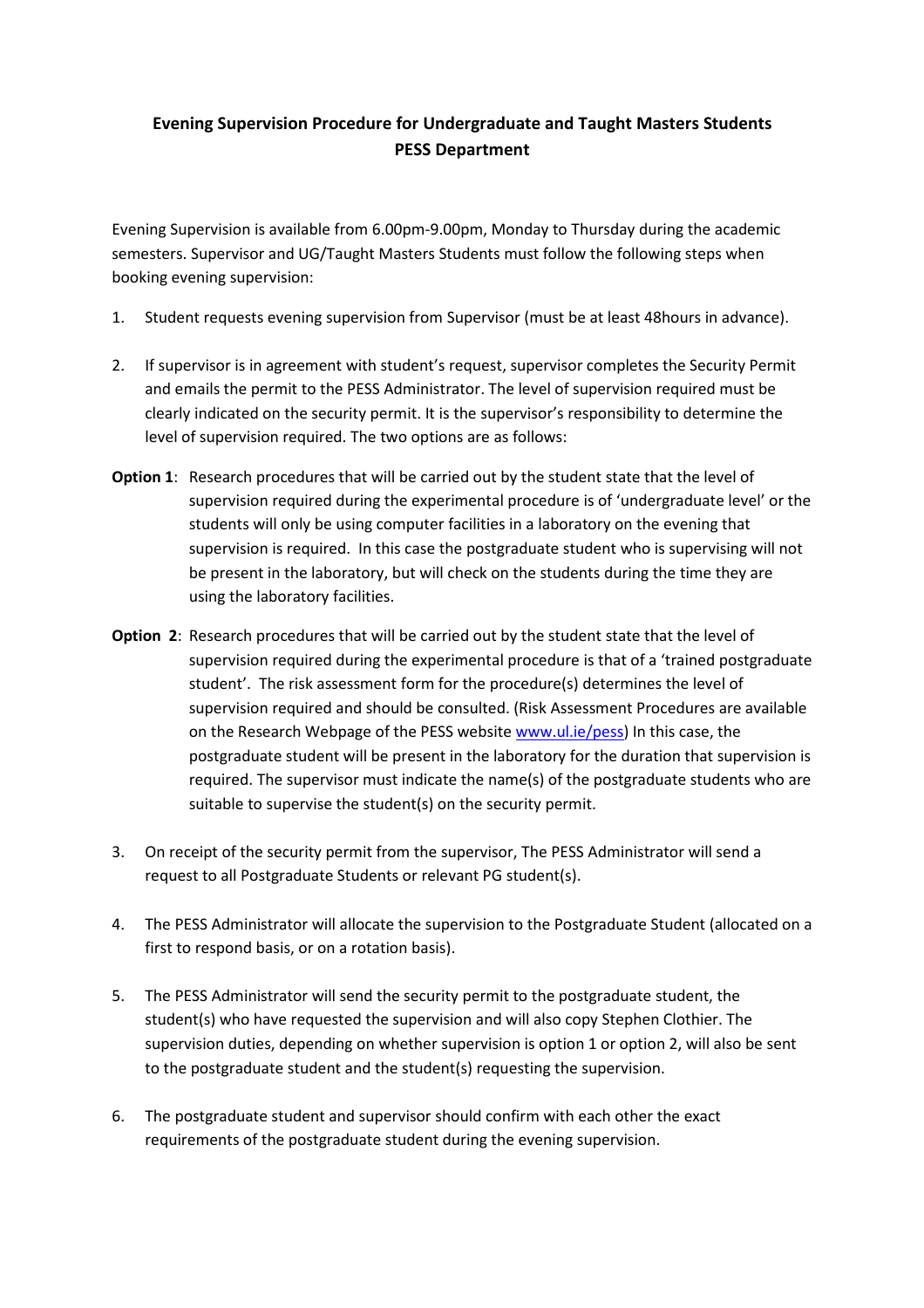# **Role of Postgraduate Student during Evening Supervision of Undergraduate/Taught Masters Students in the PESS Department**

Evening Supervision is available from 6.00pm-9.00pm, Monday to Thursday during the academic semesters.

There are two levels of evening supervision available to undergraduate and taught Masters Research students.

- **Option 1**: Research procedures that will be carried out by the student state that the level of supervision required during the experimental procedure is of 'undergraduate level' or the students will only be using computer facilities in a laboratory on the evening that supervision is required. In this case the postgraduate student who is supervising will not be present in the laboratory, but will check on the students during the time they are using the laboratory facilities.
- **Option 2**: Research procedures that will be carried out by the student state that the level of supervision required during the experimental procedure is that of a 'trained postgraduate student'.

The role of the postgraduate student is as follows:

- 1. Confirm availability with the PESS Administrator for the evening(s) that supervision has been requested.
- 2. If 'Option 2' level of supervision is required, confirm with the supervisor the role and responsibilities that you will have on the evening(s) of supervision.
- 3. Print Security Permit and meet student(s) at the start of the supervision at the laboratory and unlock door if required. Confirm with students the details on the security permit (e.g. finishing time of supervision).
- 4. If 'Option 1' level of supervision is required, the postgraduate student must inform the students of where they will be, provide them with a contact number, and indicate the UL Emergency Contact numbers that are displayed in all the labs. The postgraduate student should check on the students during the evening. At the end of the requested supervision, the postgraduate student should ensure that the students leave the laboratory in a clean and tidy state, query if there were any health and safety incidents and record them, and lock the laboratory.
- 5. If 'Option 2' level of supervision is required, the postgraduate student will remain in the laboratory for the full duration of the supervision and will assume the supervisory roles as agreed with the supervisor. At the end of the requested supervision, the postgraduate student should ensure that the students leave the laboratory in a clean and tidy state.
- 6. Postgraduate student submits the hard copy of the security permit to the PESS Administrator who will arrange for payment.